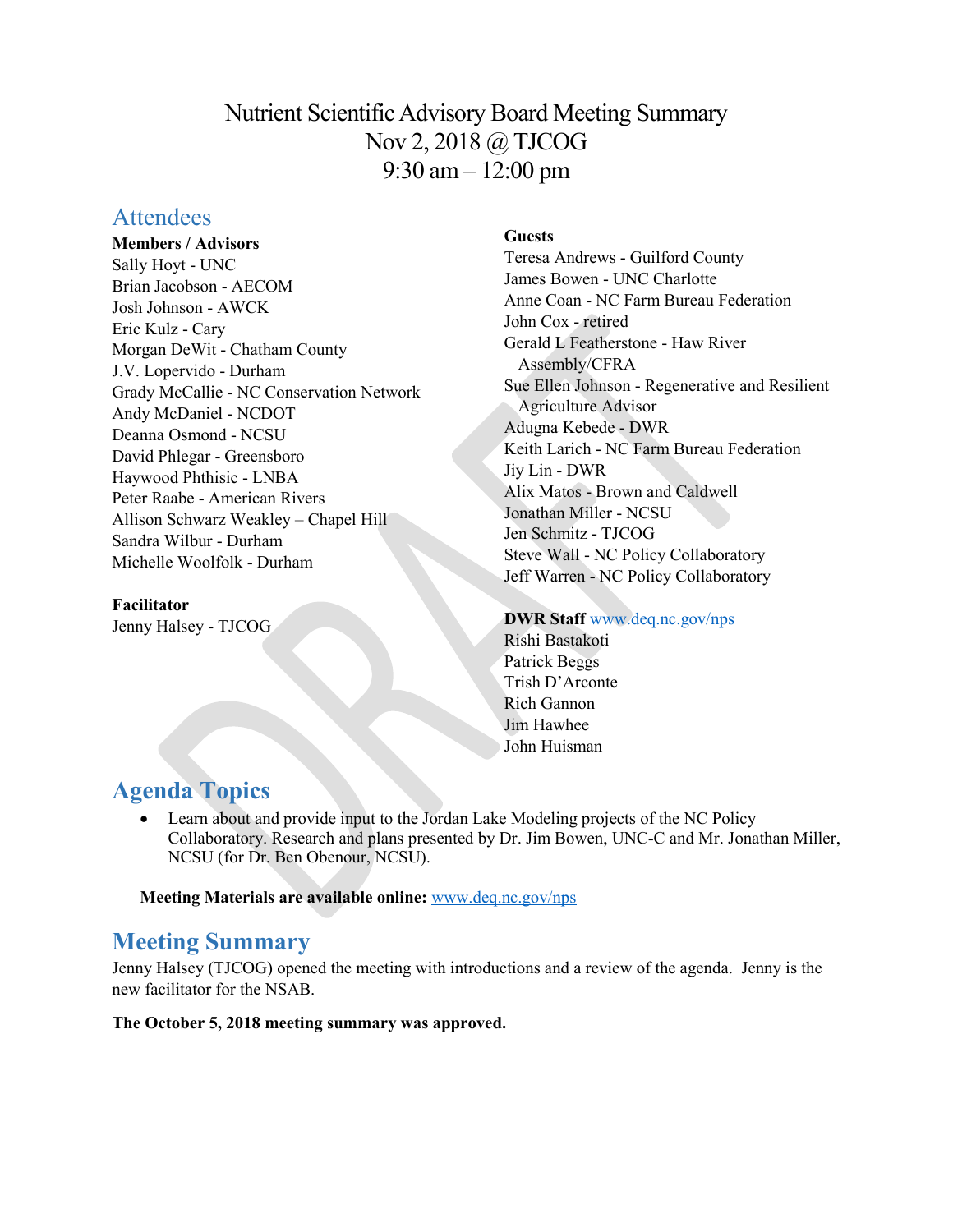## **Jordan Lake Watershed and Water Quality Modeling to assess Eutrophication Trends under Historical and Projected Scenarios - Jonathan Miller**

Jonathan Miller is a PhD student in Civil Engineering at NCSU, working with Dr. Ben Obenour. The presentation is available in [pdf format.](https://files.nc.gov/ncdeq/Water%20Quality/Planning/NPU/Nutrient%20Scientific%20Advisory%20Board/2018.11.02-Jonathan-Miller-modeling.pdf) It is best to view the pdf for a summary of the presentation. Some brief points and discussion are found below.

Presentation Outline:

- Previous Jordan Lake research
- Bayesian modeling framework
- Hybrid Watershed modeling
- Jordan Lake water quality modeling

Modeling Approach:

- Parameterize a mechanistic model within a Bayesian statistical framework.
- Include past research (e.g., N:P ratios, benthic fluxes) as prior knowledge
- Couple with watershed model to leverage 30+ years of historical loading data
- • Predict effects of watershed management and climate variability on system productivity

Objectives:

- Characterize long-term nutrient dynamics and controls on algal production
- Simulate longitudinal concentration gradients (nutrients, chlorophyll, turbidity, etc.)
- Understand the impact of Jordan Lake tributaries on different sections of the lake.
- How responsive will Jordan Lake be to reductions in nutrient loadings?
- How long might it take to see a difference?

Project Timeline:

- Develop WRTDS loading estimates of nitrogen and phosphorus (December 2018).
- Develop Jordan Lake watershed nutrient loading model (September 2019).
- Develop Jordan Lake reservoir water quality model (September 2019).
- Apply models for Scenario forecasts (November 2018).
- Final report (December 2019).

Questions/Comments/Discussion:

- The model is similar to SPARRPOW but enhances temporal dynamics
- Concern about agricultural nutrient loads may be double counted based on this presentation.
- Downscaling may allow us to see land management practices
- Precipitation was generally modeled as increased runoff
- This uses mostly DWR modeling data. May be good to work with Greensboro to acquire their data.
- 14 digit HUC sized will be used if possible but may need to delineate new HUCs to focus on Jordan watershed only.
- Will be able to incorporate as many previous export coefficients as needed
- Flow below gauging stations is currently not incorporated but a ratio related to watershed area will be calculated, allowing areas without gauges to be modeled according to characteristics of other areas.
- Be sure to incorporate land use.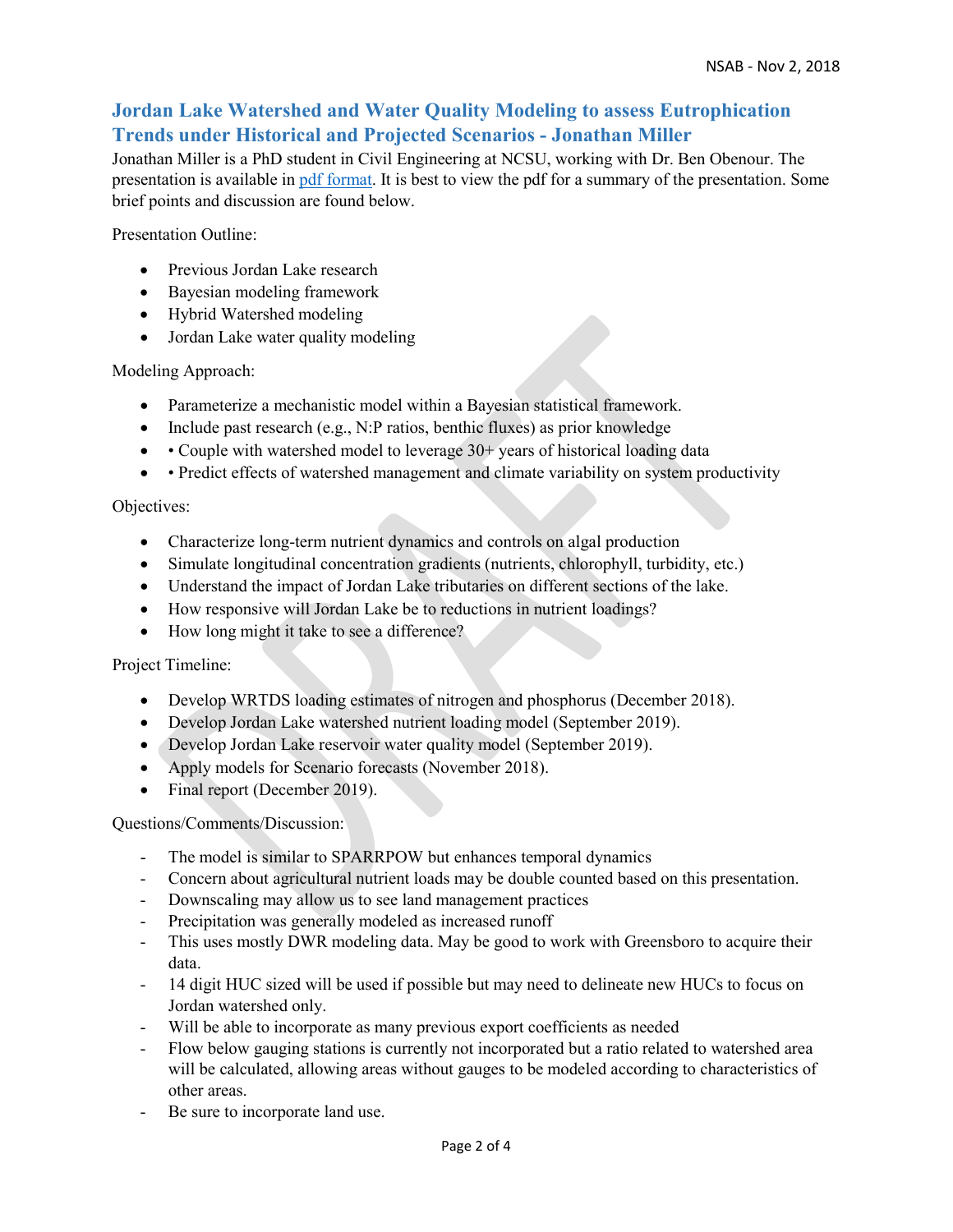- TN flow estimates are available for ungauged stations on the UNRBA website.
- Previous models are being incorporated in the design of this new model.
- Hurricane events are not included in the model.
- Suggestion to segment Jordan Lake additionally between New Hope and Haw arms. This may be difficult.
- For modeling confidence, cross validation can be run with data that go back 30 years, allowing gaps to be filled in.
- The Triangle Area Water Supply Monitoring Project has 30 years of water quality, stream flow, etc data available for Jordan and tributaries. [www.tawsmp.org](http://www.tawsmp.org/)

### **Multi-dimensional mechanistic modeling of Jordan Lake – Project Description**

Jim Bowen is an associate professor in the Civil and Environment Engineering Department at UNC-Charlotte. The presentation is available in [pdf format.](https://files.nc.gov/ncdeq/Water%20Quality/Planning/NPU/Nutrient%20Scientific%20Advisory%20Board/2018.11.02-James-Bowen-modeling.pdf) It is best to view the pdf for a summary of the presentation. Some brief points and discussion are found below.

Objectives:

- Setup and calibrate a mechanistic, multi-dimensional model of Jordan Lake, NC based on current monitoring data
- Run scenario tests to investigate system sensitivity to potential management actions (nutrient load reduction, circulation modification, others TBD)

#### Tasks

- Data Gathering, Initial Model Setup and Testing
- Model Calibration
- Scenario Testing
- Presentation of Initial Model Project Results (8/2019)
- Additional Work as Needed on Model Inputs, Calibration, and Scenario Tests

Some thoughts on the model plan

- Previous model was developed using data from almost 20 years ago
- Recent monitoring efforts provide data needed to run and calibrate model
- Tentative plan is to model some or all of 2014 2017 time period
- Implementing a 3-d model (EFDC) for both hydrodynamics and water quality
- EFDC model will include sediment transport sub-model
- Will rely on Dan Obenour and colleague's work to specify time varying nutrient load
- Water quality calibration will take advantage of automated multi-criteria approach developed for the Neuse River model
- Consultation w/ stakeholders throughout project is planned

#### Questions/Comments/Discussion

- WRTDS models a period of time; if an event occurs in that time, the model should have the capability to accommodate it and also model the following year correctly because it captured lake dynamics.
- Hopefully we will incorporate vertical profiling to the model, including good wind information.